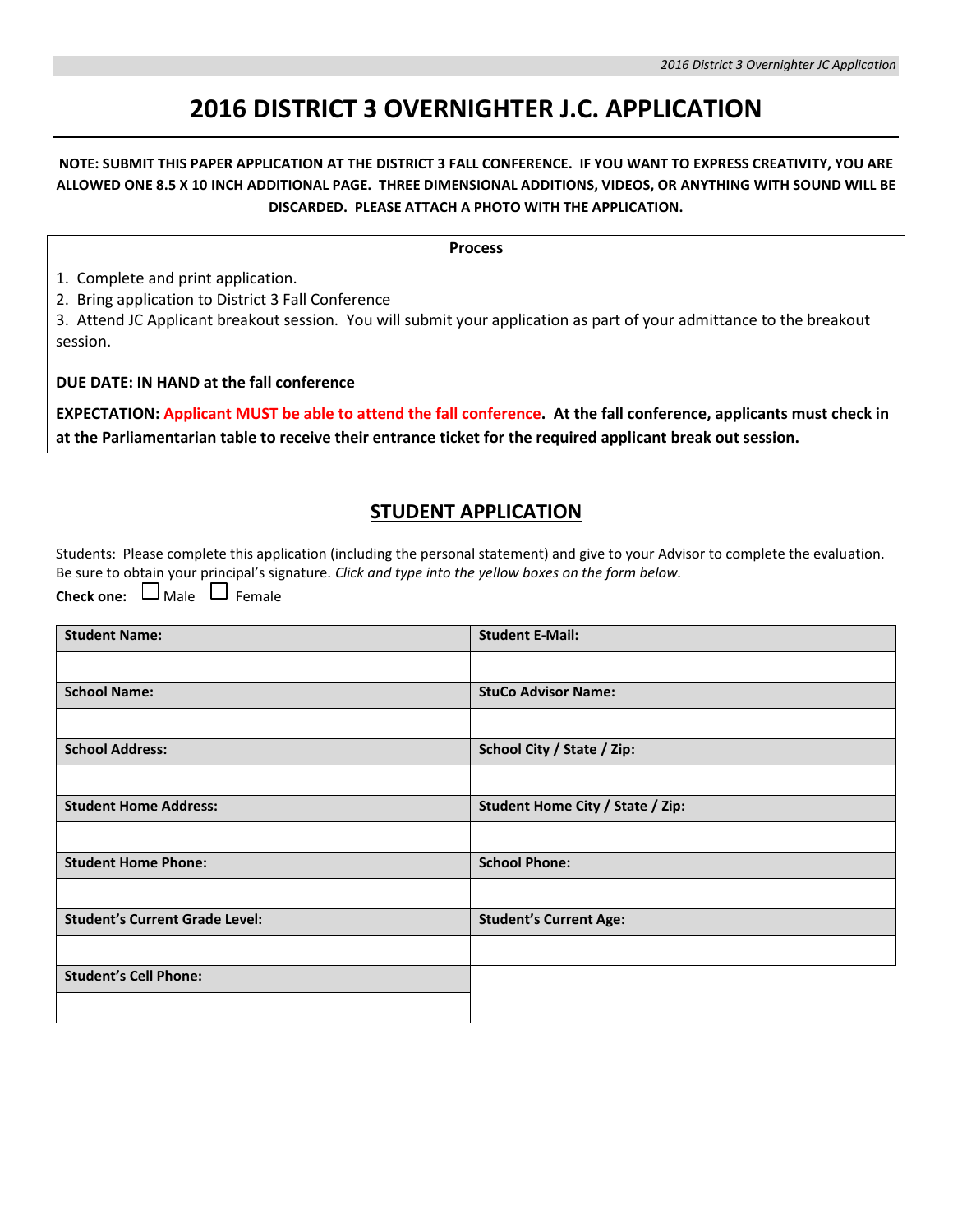# **2016 DISTRICT 3 OVERNIGHTER J.C. APPLICATION**

### **STUDENT APPLICATION**

**CHECK ALL THAT APPLY REGARDING YOUR STUDENT COUNCIL EXPERIENCE:**

| Officer: (list) _                                                                                                                                                                                                                                                                                                        | List TASC Summer Workshop(s) attended as a participant:                                                                      |  |  |  |  |
|--------------------------------------------------------------------------------------------------------------------------------------------------------------------------------------------------------------------------------------------------------------------------------------------------------------------------|------------------------------------------------------------------------------------------------------------------------------|--|--|--|--|
| $\perp$ Committees: (list) _____                                                                                                                                                                                                                                                                                         | Year: Location: _____                                                                                                        |  |  |  |  |
| District Officer: (list) ______                                                                                                                                                                                                                                                                                          | Year: Location: ____                                                                                                         |  |  |  |  |
| J State Officer: (list)                                                                                                                                                                                                                                                                                                  | Have you attended an Advanced Leadership Workshop?                                                                           |  |  |  |  |
|                                                                                                                                                                                                                                                                                                                          | Year: Location: _____                                                                                                        |  |  |  |  |
| Other Leadership Positions:                                                                                                                                                                                                                                                                                              | Year: Location:                                                                                                              |  |  |  |  |
| $\Box$ Have you been a TASC J.C. before? (list)                                                                                                                                                                                                                                                                          | List other workshops attended (NLC, HOBY, FFA, etc)<br>Year: Location: Location:<br>Year: Location: _____<br>Year: Location: |  |  |  |  |
|                                                                                                                                                                                                                                                                                                                          | <b>Technical Expertise:</b>                                                                                                  |  |  |  |  |
| Rank (1-5) your TOP FIVE strengths ONLY:                                                                                                                                                                                                                                                                                 | $\Box$ Low $\Box$ Med $\Box$ High                                                                                            |  |  |  |  |
| Flexibility                                                                                                                                                                                                                                                                                                              | $\perp$ Artistic (draw, paint, letter)                                                                                       |  |  |  |  |
| Follows directions                                                                                                                                                                                                                                                                                                       | Musical (sing, play instrument)                                                                                              |  |  |  |  |
| Responsible/dependable                                                                                                                                                                                                                                                                                                   | Willing to work hard, especially behind the stage                                                                            |  |  |  |  |
| Stage presence                                                                                                                                                                                                                                                                                                           | Follow-through                                                                                                               |  |  |  |  |
| Able to share the stage                                                                                                                                                                                                                                                                                                  | Maturity                                                                                                                     |  |  |  |  |
| Other-oriented                                                                                                                                                                                                                                                                                                           | Adapts to new situations                                                                                                     |  |  |  |  |
| People person                                                                                                                                                                                                                                                                                                            | Self-starter                                                                                                                 |  |  |  |  |
| Please rank the following that best describes you (1 being most like you; 4 being least like you)<br>Relationship-oriented, Being Real, Drama, Romance, Helping Others, Peacemaker.                                                                                                                                      |                                                                                                                              |  |  |  |  |
| Duty, Responsibility, Caretakers, Ceremony, Organization, Stability.                                                                                                                                                                                                                                                     |                                                                                                                              |  |  |  |  |
| Innovation, Competence, Problem Solver, Self-Critical, Independent, Straightforward.                                                                                                                                                                                                                                     |                                                                                                                              |  |  |  |  |
| Action, Impulsive, Less structure, Excitement, Storyteller, Fun-loving                                                                                                                                                                                                                                                   |                                                                                                                              |  |  |  |  |
| *PERSONAL SUMMARY: Type below or attach a brief summary, explaining why you are qualified to be a Junior Counselor.                                                                                                                                                                                                      |                                                                                                                              |  |  |  |  |
| I affirm that I intend to be an active TASC member in 2016-2017. I know it is my responsibility to arrange transportation to and from<br>the workshop site. I know that I must be at the workshop site approximately 1 hour prior to the start of the workshop. I know I must<br>return forms by the due date specified. |                                                                                                                              |  |  |  |  |
|                                                                                                                                                                                                                                                                                                                          |                                                                                                                              |  |  |  |  |
| Principal Signature_                                                                                                                                                                                                                                                                                                     |                                                                                                                              |  |  |  |  |
| THE DEADLINE FOR APPLICATIONS IS OCTOBER 15, 2016                                                                                                                                                                                                                                                                        |                                                                                                                              |  |  |  |  |